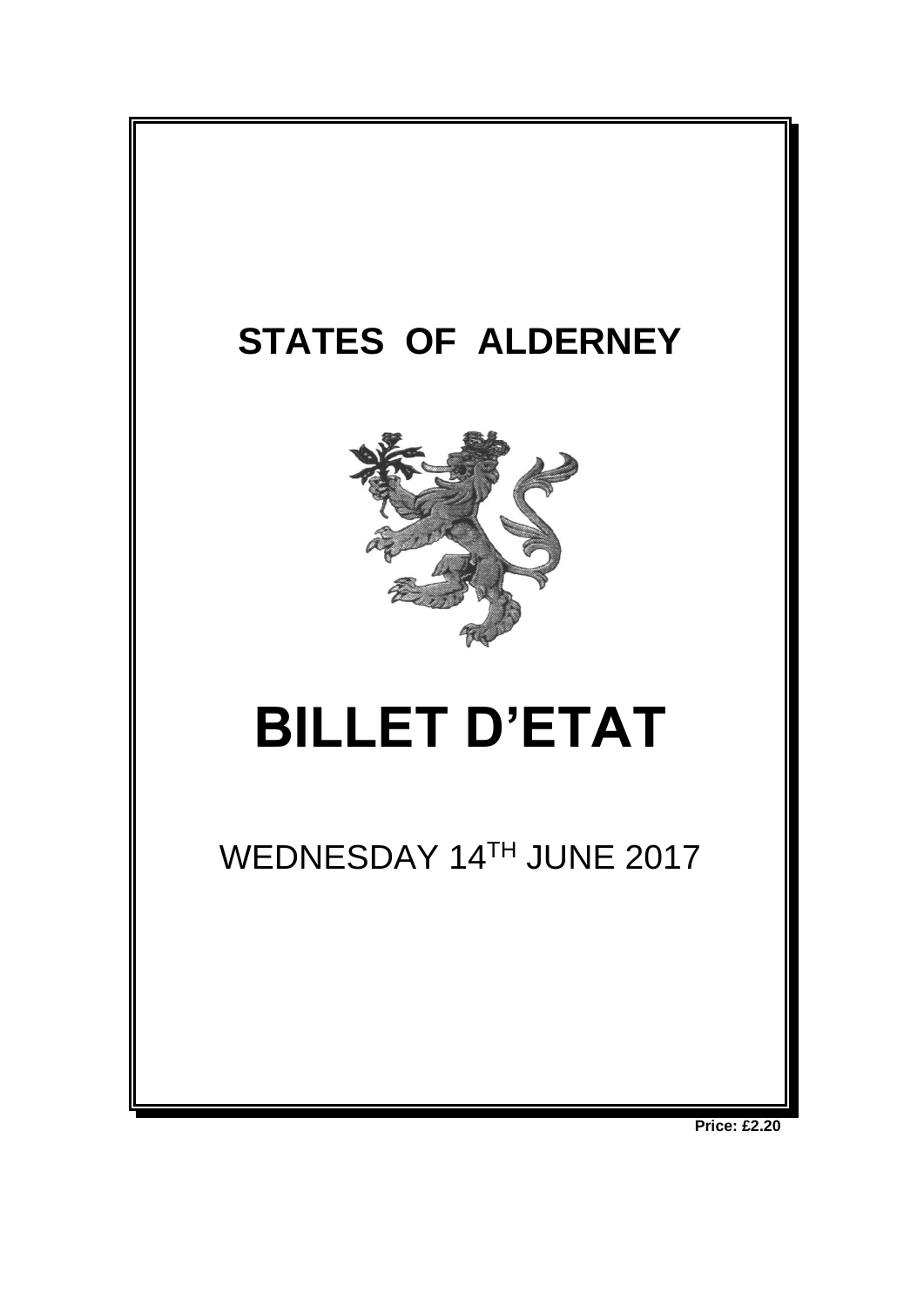# **STATES OF ALDERNEY**

## **BILLET D'ETAT**

# **FOR WEDNESDAY 14 TH JUNE 2017**

Members of the States:

I have the honour to inform you that the Meeting of the States will be held at 5:30 pm on Wednesday 14<sup>th</sup> June 2017. This will be preceded by the People's Meeting, which will be held on Wednesday 7<sup>th</sup> June 2017 at 7:00 pm in the Island Hall.

W Stuart Trought President

## **Item l The Building and Development Control (Alderney) (Amendment) Ordinance, 2017**

## **The following letter was received from Mr Birmingham, Chairman of the Building and Development Control Committee:-**

*"I am delighted to report that the public consultation draft Land Use Plan 2017 is nearing completion. This week the Committee agreed the final changes before the draft plan documents are published for public consultation on 12 June 2017. The consultation will be open until mid-august and the plan will be subject to a public Inquiry in September.* 

As well as gaining from the consultative and open process which has been of *enormous help in producing this comprehensive plan, we have improved its format. This we hope will provide a more user friendly and accessible document which will help the public, applicants and the States members.* 

In completing this second and final stage of the draft Land Use Plan, the *Committee have identified technical changes which need to be made to the Building and Development Control (Alderney) Law, 2002 mainly to ensure the widened scope and format of the Plan is fully compliant with the law. These changes have been incorporated into the Building and Development Control (Alderney) (Amendment) Ordinance, 2017. This Ordinance also includes new powers for the Committee to issue statutory procedural guidance subject to prior consultation and clarifies that the Committee's existing powers under section 5 to impose requirements on applicants (e.g. for information or to publicise*  applications) allows it to make different requirements for different kinds of *applications. These changes are primarily technical and procedural. The Committee recommends the States approve this Ordinance for implementation from the 14 June 2017.* 

*Some of the new land use policies proposed, and new procedures recommended, e.g. policies relating to development in the Designated Area, anticipate further law*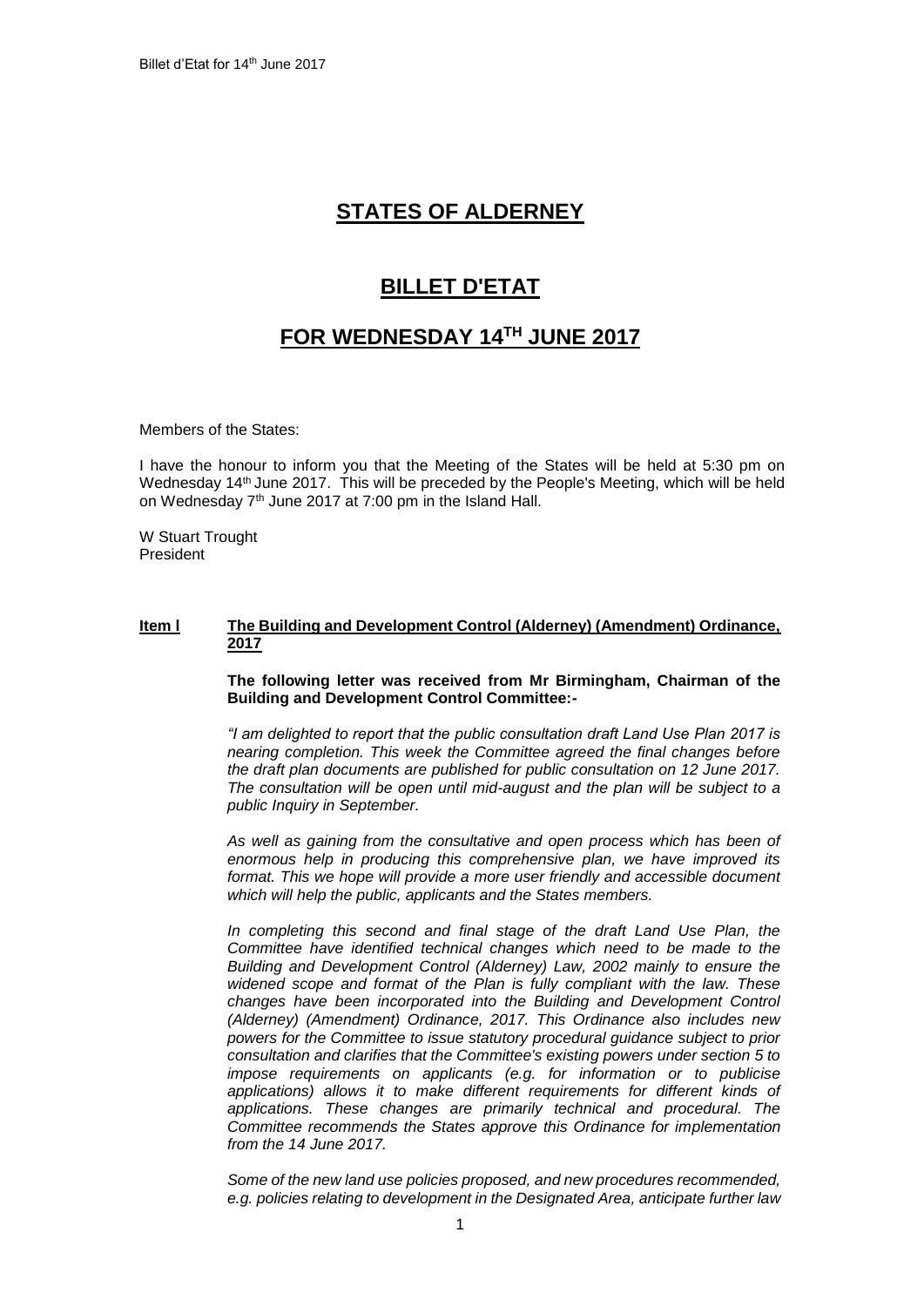*changes including to apply the Law to the States and to amend section 12 relating to the Designated Area. These will be proposed in a second amending Ordinance which as they involve substantive changes of more significant effect, will be published for consultation very shortly after the Draft Plan. The States will have the opportunity to debate those later changes at that time, together with the report of the Public Inquiry to be held into the draft plan set for this September.* 

*I* would be grateful if you would place this matter before the next meeting of the *States of Alderney with an appropriate proposition.*

> *Matt Birmingham Chairman"*

**The States of Alderney is asked to approve the "Building and Development Control (Alderney) (Amendment) Ordinance, 2017".**

### **Item II Audited Accounts 2016**

### **The following letter was received from Mr Dent, Chairman of the Policy and Finance Committee:-**

*"In accordance with Section 61 (5) of The Government of Alderney Law 2004, as amended, together with the mandate of the Policy and Finance Committee, I attach the accounts of the States of Alderney and the States of Alderney Water Board together with the Policy & Finance Committee Chairman's report, and the Auditors' Reports thereon, in respect of the year ended 31st December 2016.*

*I would be grateful if you would place this report before the States of Alderney with the propositions below.*

*J. Dent, Chairman"*

**The States of Alderney is asked to approve:-**

- **(a) The States of Alderney 2016 Accounts, and**
- **(b) The States of Alderney Water Board 2016 Financial Statements**

## **Item III Wire Transfers legislation**

**The following letter was received from Mr Dent, Chairman of the Policy and Finance Committee:-**

#### *"Executive Summary*

*The States of Alderney enacted the Transfer of Funds (Alderney) Ordinance, 2007 as part of the fabric of legislation to ensure that no changes need be made to mechanisms for the electronic transfer of funds between the Bailiwick and the UK following the introduction of an EU Regulation on transfers of funds (known colloquially as wire transfers).*

*Following revisions to the Financial Action Task Force standards in 2012, the EU has issued a new Regulation, which will come into effect from the summer of 2017. This means that the Bailiwick also needs to revise its legislative framework so that a derogation issued by the UK Government (see below) can remain in place and*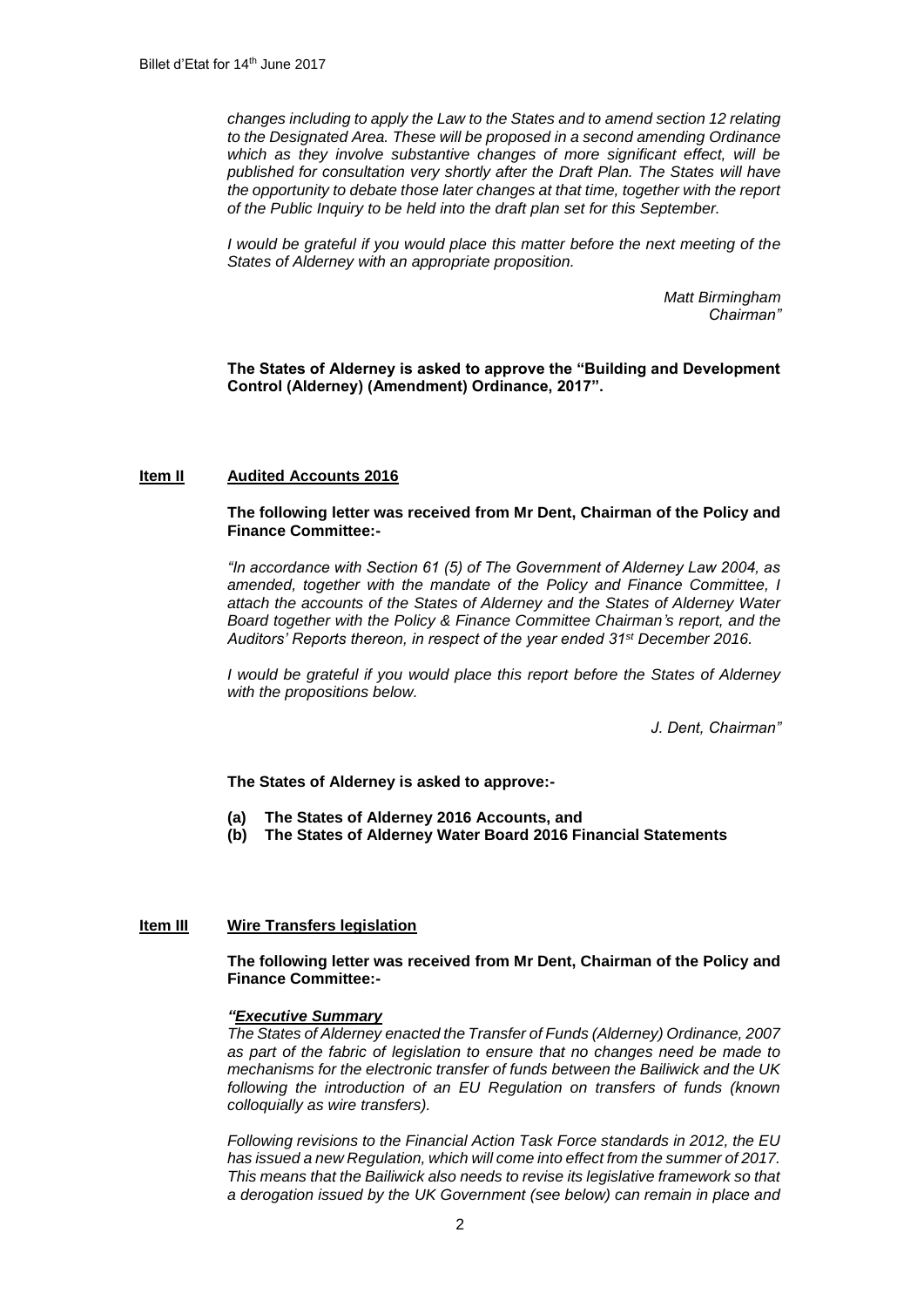*enable the Bailiwick to continue to use reduced information provisions, which are not available without the derogation. This because the BACS payment system, which serves the UK and the Crown Dependencies and which accounts for a very significant proportion of transfers between the UK and the Dependencies, does not have the capacity to provide the detailed customer information required under the EU Regulation for transfers from third countries to EU Member States.*

#### *Background*

*The Transfer of Funds (Alderney) Ordinance, 2007, together with the separate Transfer of Funds Ordinances for each of Guernsey and Sark, are part of the Bailiwick's framework for meeting international standards on anti-money laundering and combating terrorist financing. In particular, these Ordinances were enacted in order to meet the then Recommendations of the Financial Action Task Force on Money Laundering and Terrorist Financing and Regulation (EC) No 1781/2006 of 15 November 2006 on information on the payer accompanying transfers of funds (the Old Regulation).*

*The Old Regulation treats the EU as a single jurisdiction as it was felt this would guarantee the smooth functioning of the payment infrastructure in the EU. It imposes different requirements for transfers within the EU as opposed to transfers between third countries and the EU.*

*The then FATF Recommendations had different rules for domestic transfers (transfers within a single jurisdiction) as opposed to international/cross-border transfers (transfers between two jurisdictions). International/cross border transfers are subject to more onerous requirements in respect of the amount of payer information to be included in the transfers. The EU applied the notion of domestic transfers to all intra-EU transfers (i.e. all the Member States were to be treated as a single jurisdiction) and the notion of international/cross-border transfers to transfers between the EU and third countries. As a consequence of this approach, without a mechanism allowing a different approach to be taken, transfers between Member States and the Bailiwick would be treated as international transfers and, therefore, would need to be accompanied by more detailed information than the domestic transfer requirements applicable to transfers between Member States.* 

*However, the BACS payment system (which serves only the UK and the Crown Dependencies) does not have the capacity to provide the detailed originator information for international transfers between the Dependencies and the UK required under the EC's proposals for transfers between Member States and third countries. Consequently, there would not have been a cost effective way of transferring volume payments between Bailiwick and the UK.* 

*Article 17 of the Old Regulation states that the European Commission may authorise any Member State of the European Union to conclude agreements with a territory outside the EU which contain derogations from the Old Regulation, in order to allow for transfers of funds between that territory and the Member State concerned to be treated as transfers of funds within that Member State. Alderney, Guernsey and Sark have received a derogation from the UK Government enabling wire transfers between the Bailiwick and the UK to contain the reduced information requirements for transfers within the EU compared with transfers between third countries and the EU.* 

*A derogation can only be issued if certain conditions are met, including a condition for the jurisdiction concerned to require payment service providers to apply the same standards as those in the Old Regulation.* 

#### *Requirement for change*

*On 20 May 2015 the EU enacted Regulation (EU) 2015/847 on information accompanying transfers of funds (the New Regulation). In addition to creating a revised framework in the EU for wire transfers the New Requlation will repeal the Old Regulation. Accordingly, the Old Regulation will be replaced in late June*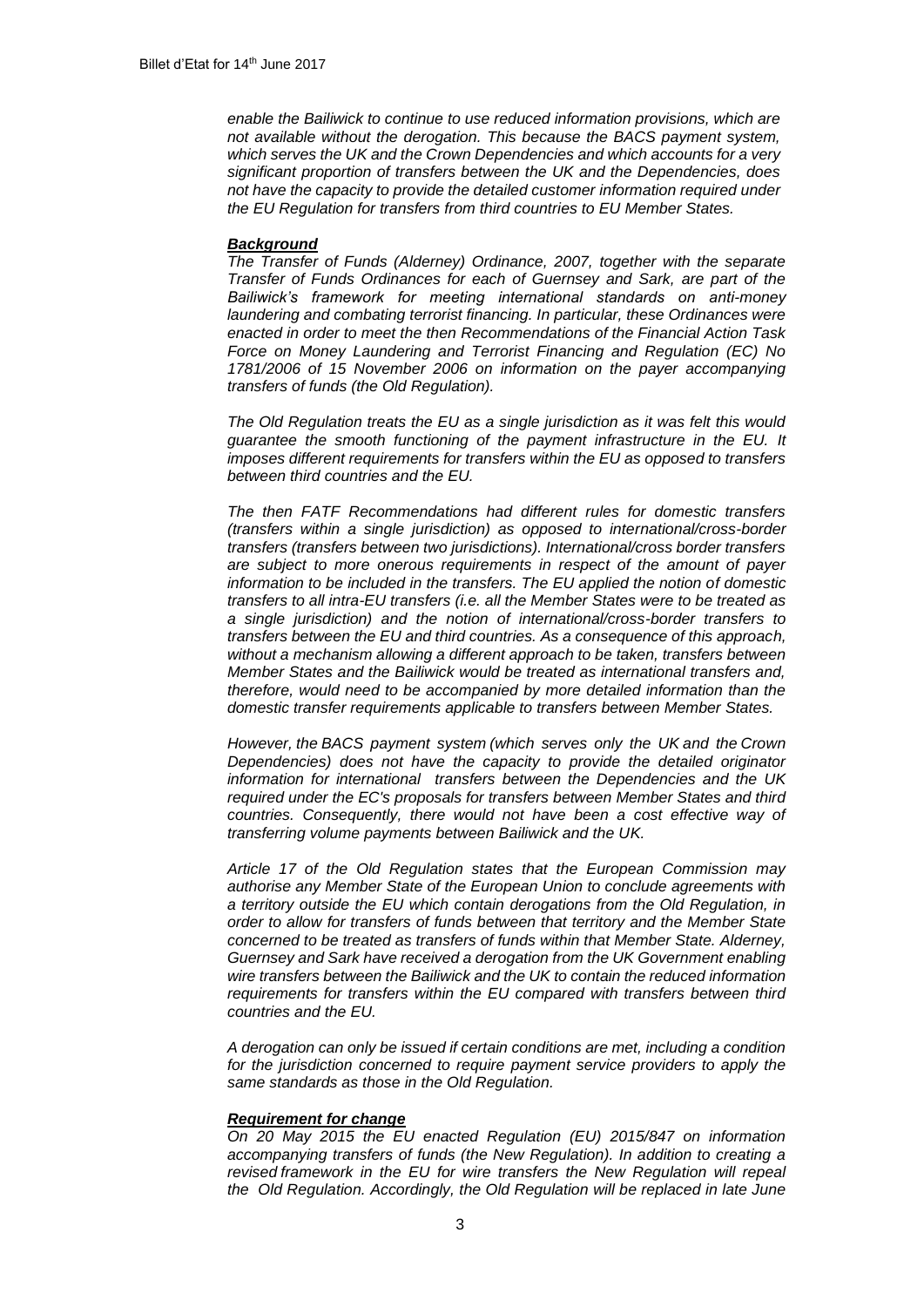*2017 and Alderney (and Guernsey and Sark) must meet the requirements of the New Regulation if the derogation issued by the UK under the Old Regulation is to be extended. The New Regulation will apply from 26 June 2017 and EU Member States must comply with the New Regulation by that date.*

*The results of the 2016 UK referendum on the EU do not affect the importance of the timing of the extension of the UK's derogation. The derogation needs to be issued on or before 26 June 2017 and continue to be in force until such time as the UK leaves the EU. It will be important to ensure that transfers between Guernsey and the UK will continue to be treated as domestic transfers after the UK leaves the EU.* 

*Like the Old Regulation the New Regulation provides for the possibility for such transfers of funds to be treated as transfers within that Member State (ie as domestic transfers) where:*

- *(a) it shares a monetary union with the Member State concerned or forms part of the currency area of the Member State concerned;*
- *(b) it is a member of the payment and clearing systems of the Member State concerned;*
- *(c) it requires payment service providers under its jurisdiction to apply the same rules as those established under the Regulation.*

#### *Proposals*

In order to meet all of the above conditions Alderney will need to implement *legislation which meets the new Regulation. As with the 2007 Ordinance, the most expedient means of achieving this is by way of an Ordinance made under the European Communities (Implementation) (Bailiwick of Guernsey) Law, 1994 as amended.* 

*Following consultation with the private sector, the Policy & Resources Committee in Guernsey provided the UK Government with draft new wire transfers legislation in September 2016 so that it was able to liaise with the European Commission on the derogation. The consultation process between the UK and the European Commission is ongoing but, in light of the 26 June deadline referred to above, the Policy & Finance Committee is seeking approval from the States of Alderney for a new Ordinance.* 

*The 2007 Ordinance applies in relation to transfers of funds in any currency which are sent or received by a payment service provider (PSP) established in Alderney (the legislation also provides exceptions to this). PSPs must ensure that transfers of funds are accompanied by substantial information on the payer and verify that information. Reduced requirements are in place where the PSPs of both the payer and the payee are situated in the British Islands – i.e. transfers to the UK, Jersey and the Isle of Man are treated as being domestic transfers and the reduced requirements resulting from this. The Ordinance also contains technical provisions on, for example, missing or incomplete information on the payer; record keeping; the provision of information and documents by PSPs to the authorities in Guernsey; offences; and power for the Guernsey Financial Services Commission (GFSC) to make rules, instructions and guidance for the purposes of the Ordinance. The GFSC monitors compliance by PSPs with the Ordinance.* 

*Key changes to the regime set out in the Old Regulation include:*

- *(a) a requirement that transfers of funds are accompanied by information on the payee, not only the payer.*
- *(b) a requirement that the accuracy of the information on the payee for transfers of funds of more than EUR 1,000 should be verified.*
- *(c) a requirement that the payment service provider (PSP) of the payee and any intermediary PSP establish effective risk-based procedures for determining*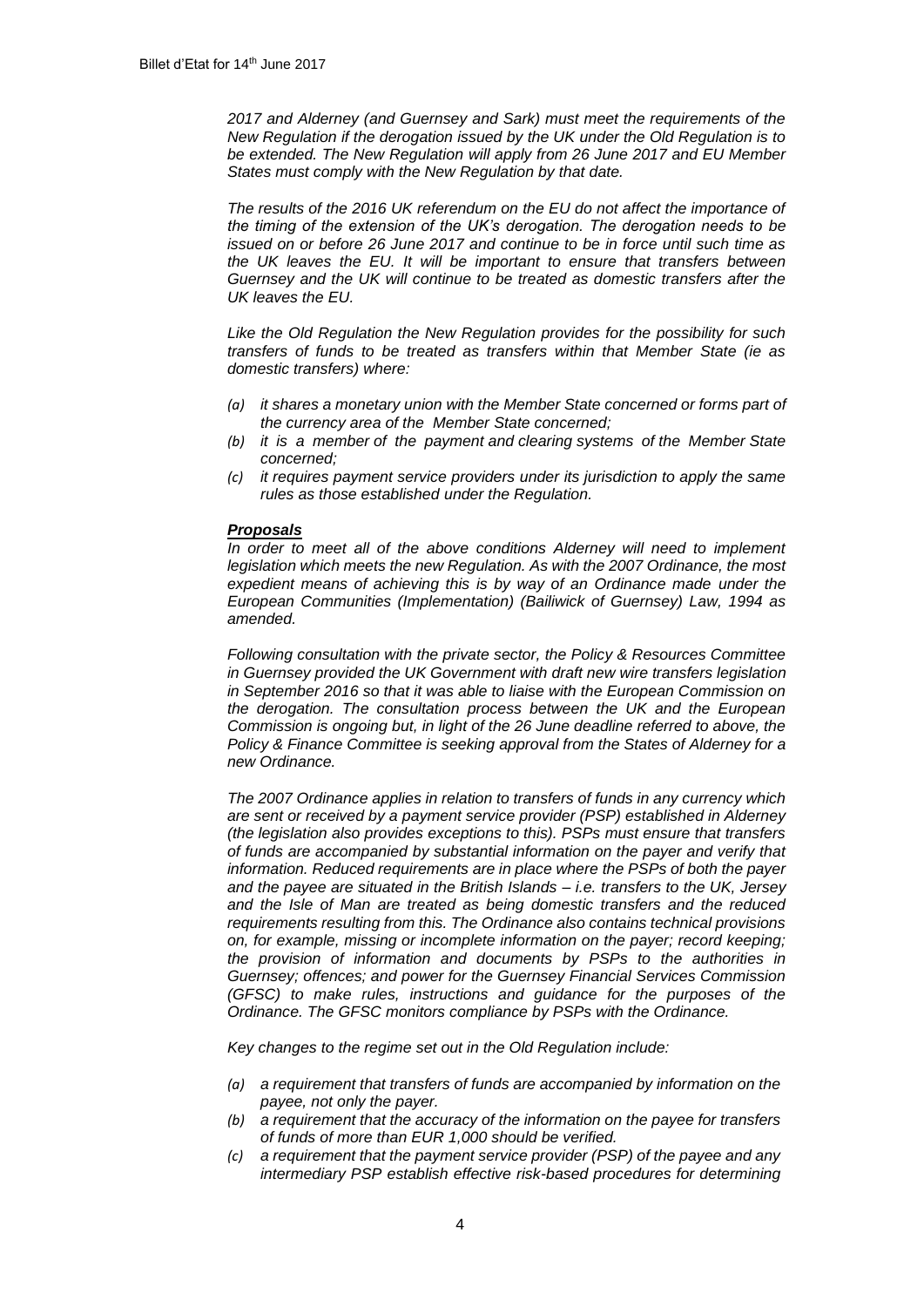*whether to execute, reject or suspend a transfer of funds that lacks the required payer and payee information.*

*The Policy & Finance Committee proposes that the 2007 Ordinance should be repealed and a new Ordinance enacted enabling Alderney to meet the New Regulation in such a way that the existing derogation issued by the UK Government can remain in place.* 

*Supplemental and consequential matters will also need to be addressed in the proposed Ordinance, which will supplement the requirements of the New Regulation itself for the purpose of ensuring those requirements are given appropriate and proportionate effect in our domestic law.* 

*Therefore, the Transfer of Funds (Alderney) Ordinance, 2017 is provided for consideration by the States of Alderney. A Keeling Schedule is also provided; this is an informal document provided to assist the reader. It shows how the new Regulation will apply in Alderney, marked up to show the modifications made by the Ordinance.*

*James Dent, Chairman"*

**The States of Alderney are asked to approve the Transfer of Funds (Alderney) Ordinance, 2017, which will also repeal the Transfer of Funds (Alderney) Ordinance, 2007.**

## **Item IV Capital Funding (Revised) - Refurbishment of the Nunnery**

**The following letter was received jointly from Mr Dent, Chairman of the Policy and Finance Committee, and Mrs Paris, Chairman of the General Services Committee:-**

*"At its meeting held on 24 May 2017 the States of Alderney considered a report entitled Capital Funding - Refurbishment of the Nunnery.*

*At the meeting the States resolved to: –*

- *Approve the award of the contract for the refurbishment of the Nunnery to Tickled Pink builders; and*
- *Approve the leasing of the building to the Alderney Wildlife Trust for an initial period of five years.*

*There were however a small number of reservations with regard to proposition number 2, which was to approve the expenditure of £280,000, to be charged to the capital account. On this aspect the votes were evenly split and in accordance with long established States protocol, the President did not exercise his casting vote, and therefore the status quo remained, which meant the expenditure was not approved.*

*During the debate there were many positive comments about the Alderney Bird Observatory and the Alderney Wildlife Trust, and broad support for the proposals, however there were some concerns over whether best value was being achieved.*

*To address these concerns independent advice is being sought from the Property Services unit within the States of Guernsey. The unit has overall responsibility for all general States property and buildings in Guernsey including construction, rebuilds, renovation, sales, purchases and leases, and therefore has the expertise which is needed.*